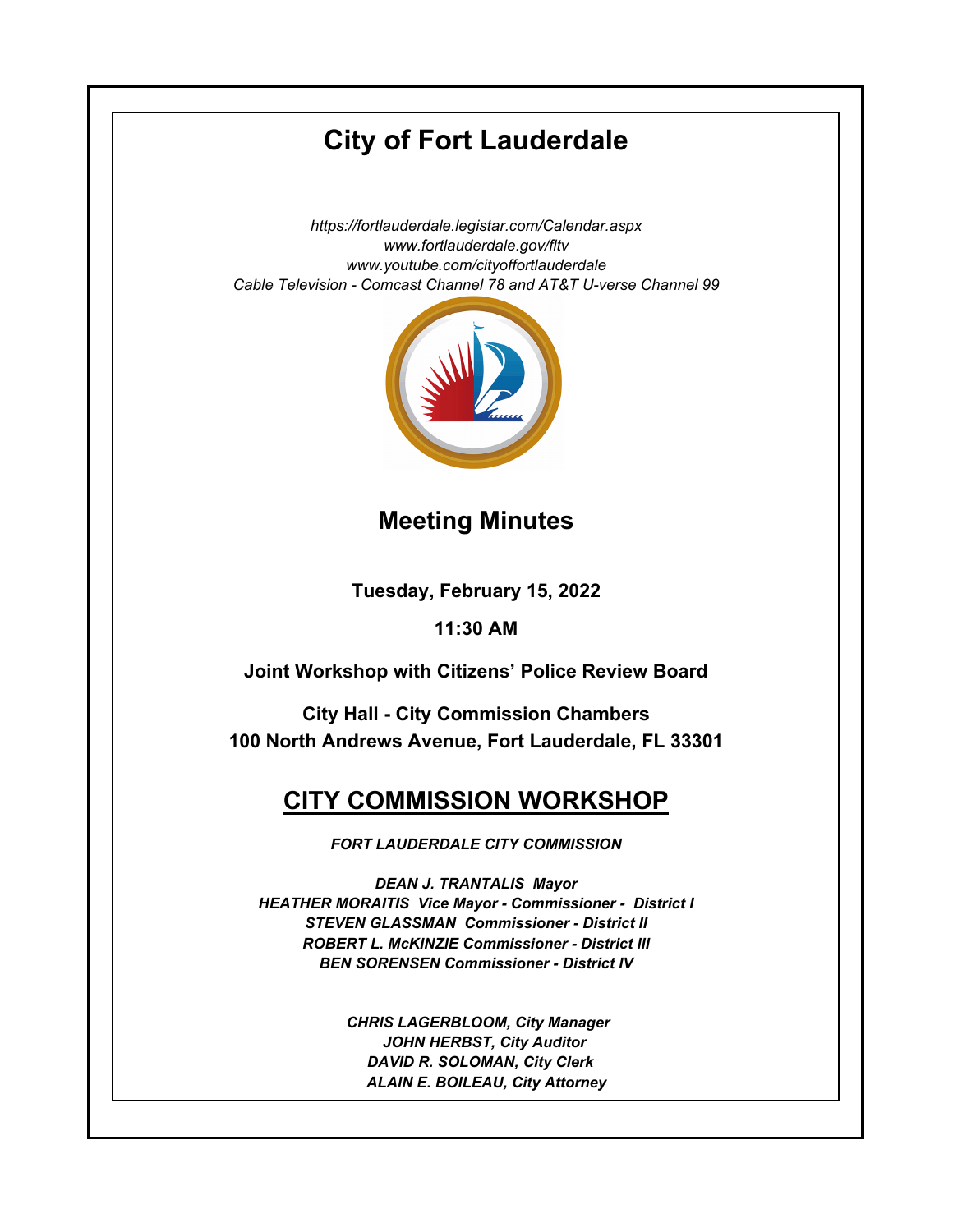#### **CALL TO ORDER**

Mayor Trantalis called the meeting to order at 11:42 a.m.

#### **ROLL CALL**

**Commission Members Present:** Vice Mayor Heather Moraitis, Commissioner Steven Glassman, Commissioner Robert L. McKinzie, Commissioner Ben Sorensen and Mayor Dean J. Trantalis

**Citizens' Police Review Board (CPRB) Members Present:** Chair Paul Eichner, Vice Chair Marc Dickerman, Benard Beck-O'Steen, Police Officer Sabrina Byer and Michael Johnson

**Citizens' Police Review Board (CPRB) Members Not Present:**  Avery Figueras, Antonya Johnson, Burnadette Norris-Weeks and Carol Lee Ortman

#### **QUORUM ESTABLISHED**

**Also Present:** City Manager Chris Lagerbloom, City Clerk David R. Soloman, City Attorney Alain E. Boileau and City Auditor John Herbst

#### **OLD/NEW BUSINESS**

**BUS-1** [22-0164](http://fortlauderdale.legistar.com/gateway.aspx?m=l&id=/matter.aspx?key=16285) Joint Meeting with the Citizens' Police Review Board (CPRB) - (Commission Districts 1, 2, 3 and 4)

> Citizens' Police Review Board (CPRB) Chair Paul Eichner provided opening comments. He introduced his predecessor, Christina Currie, who was the Chair of the Citizens' Police Review Board for several years.

Ms. Currie provided an overview of CPRB efforts that include pending CPRB Ordinance recommendations (Recommendations). She said City Manager Lagerbloom and City Attorney Boileau indicated no concerns with the CPRB's Recommendations.

Ms. Currie commented on feedback from the Fraternal Order of Police (FOP), indicating the Recommendations would need to be part of FOP contract bargaining with the City. She further explained her perspective.

In response to Mayor Trantalis' questions, City Attorney Boileau said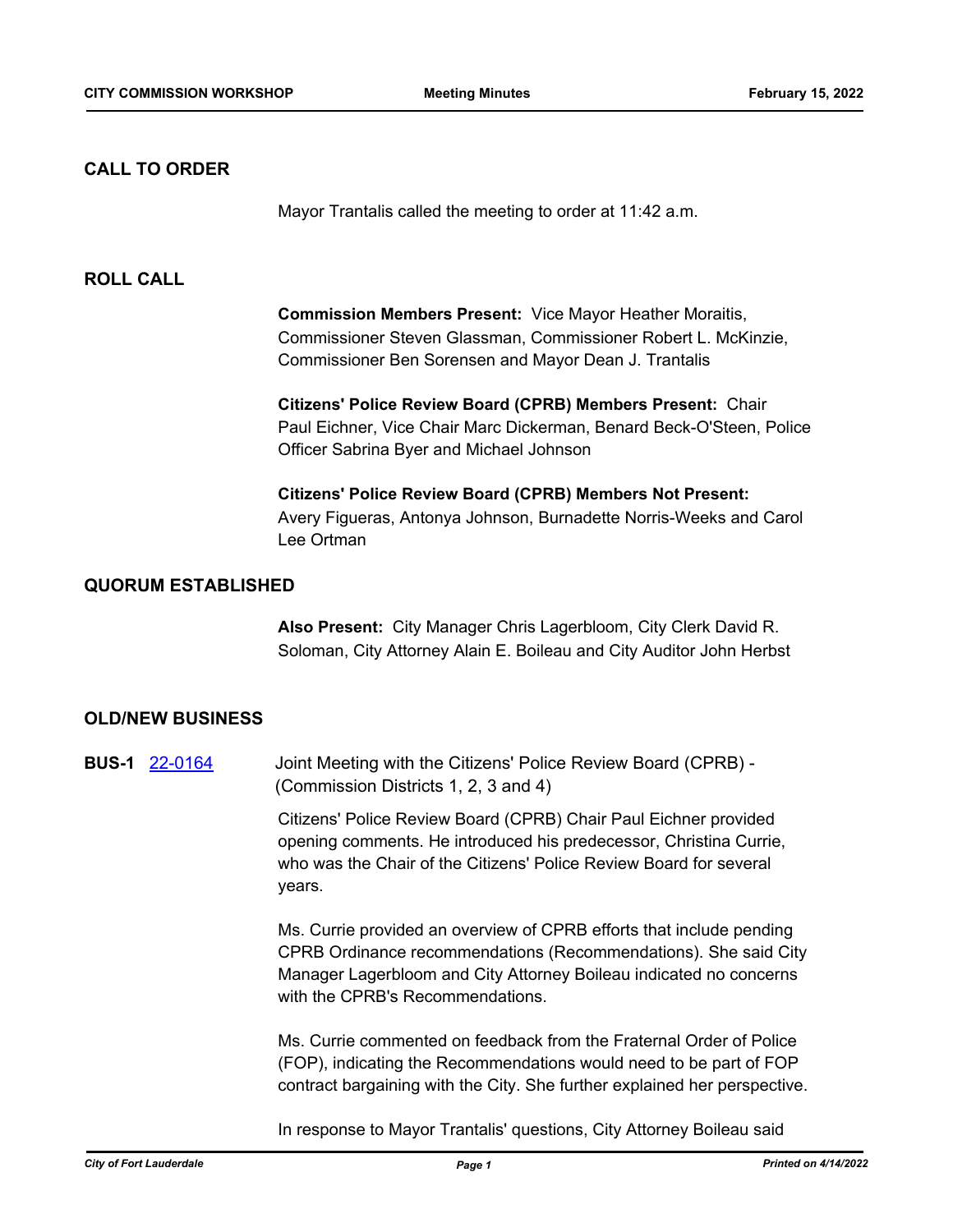Staff had revised the Ordinance to include the Recommendations. During a meeting with the FOP, the FOP had objections to the Recommendations. The FOP also requested revisions to the current Ordinance (Revisions). City Attorney Boileau noted changes to the Ordinance are at the discretion of the Commission. Further comment and discussion ensued.

Ms. Currie reviewed the Recommendations:

- The CPRB would hear all complaints, not only Category 1 complaints which are the most serious.
- The Fort Lauderdale Police Department (FLPD) would provide the CPRB with annual reports containing summaries of administrative and regarding internal affairs' investigations and response to resistance reports.
- The CPRB would recommend to the City Manager that an employee should receive training as part of the complaint resolution.

In response to Vice Mayor Moraitis' question, Ms. Currie and Mayor Trantalis explained the history and purpose of the CPRB. Vice Mayor Moraitis commented on efforts to establish FLPD *Best Practices* and related work with a national organization. City Manager Lagerbloom confirmed Staff is working with the *National Police Foundation (NPF)* to establish *Best Practices*. He anticipates a comprehensive *NPF* final report soon.

Vice Mayor Moraitis discussed her perspective. She commented on the need for *FOP* input and an understanding of how this subject is addressed nationally. Ms. Currie said the CPRB is comprised of citizens and FLPD Officers, and the Recommendations passed. Further comment and discussion ensued.

Mayor Trantalis recognized CPRB Vice Chair Marc Dickerman. Mr. Dickerman discussed his membership in the *National Association for Civilian Oversight of Law Enforcement (Association)* and commented on the Association*,* its recommendations and related feedback.

Mayor Trantalis recognized Fort Lauderdale Police Officer Scott Moseley, Fort Lauderdale FOP Lodge 31 President. Officer Moseley introduced Police Officer Jameson Jones, Fort Lauderdale FOP Lodge 31 Vice President.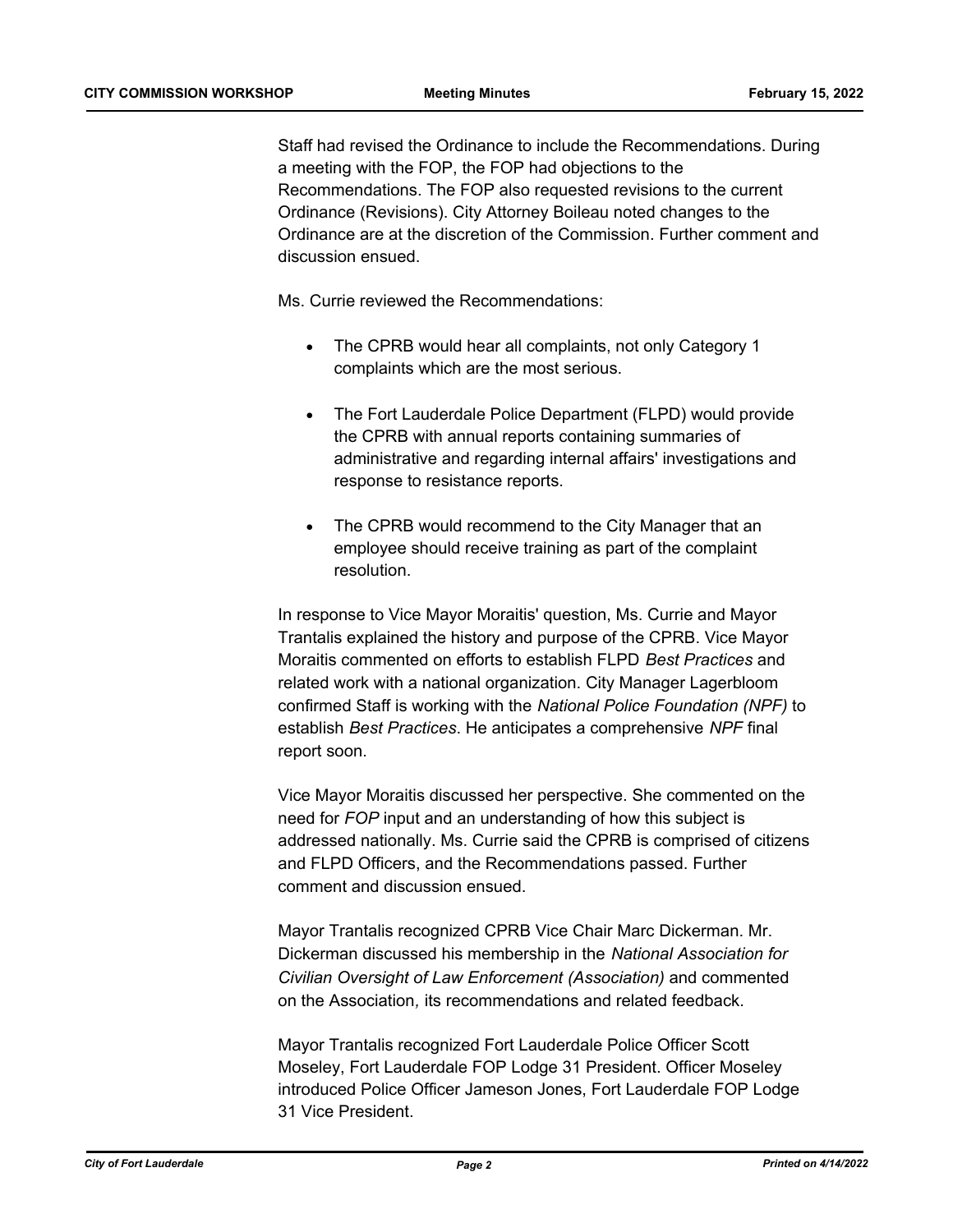In response to Mayor Trantalis' questions, Officer Moseley confirmed the FLPD and FOP's desire for transparency. He noted a meeting with City Management in November 2021 where the Recommendations were presented and given to FOP counsel. The FOP also provided City Management with its suggested Revisions to the Ordinance. There have been no subsequent meetings.

Ms. Currie commented on informal responses received from City Manager Lagerbloom and Bradley Weissman, Assistant City Attorney III.

Mayor Trantalis discussed the need to move forward with a formalized process regarding objections to the Recommendations to allow Commission discussion. Further comment ensued.

In response to Commissioner Sorensen's questions, City Attorney Boileau explained objections related to FOP bargaining issues and commented on the process to move forward. City Attorney Boileau said he would provide the CPRB with FOP feedback regarding the Recommendations. Further comment and discussion ensued.

Mayor Trantalis recommended moving quickly to allow the CPRB to send a communication to the Commission for discussion at an upcoming Commission Meeting. He said this Joint Workshop with the CPRB (Workshop) would be continued at a later date.

Chair Eichner requested scheduling a firm date for Commission discussion of the Recommendations. Mayor Trantalis confirmed it would be placed on an upcoming Commission Conference Agenda.

In response to Commissioner Sorensen's questions, Officer Moseley explained input from FOP counsel indicating that any changes to the current Ordinance impacting the terms and conditions of FLPD employment or the disciplinary process is a mandatory bargaining item and expounded on related details.

In response to Mayor Trantalis' question, Officer Moseley said the current FLPD FOP contract (Contract) with the City expires on October 1, 2022. Mayor Trantalis commented on the ability to incorporate the Recommendations into the scope of the upcoming Contract. Further comment and discussion ensued on the process and details associated with the Recommendations, the FOP's proposed Revisions to the Ordinance and scheduling a date for further Commission discussion.

Ms. Currie remarked that the FOP is taking issue with both the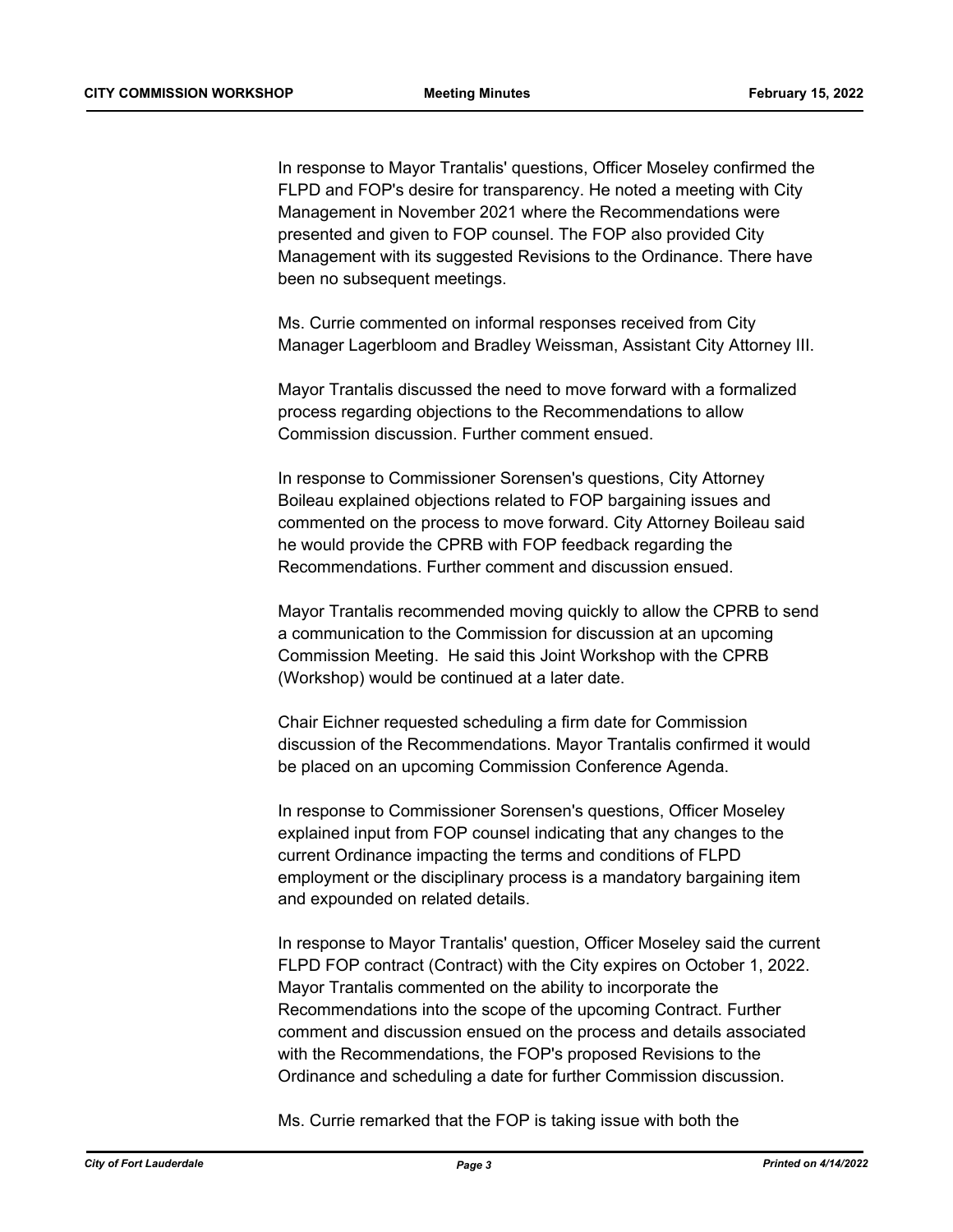Recommendations and proposed Revisions to the current Ordinance. City Manager Lagerbloom confirmed. Ms. Currie commented on the need to address both. City Attorney Boileau said he would provide the CPRB with FOP feedback on the Recommendations and Revisions to the current Ordinance.

In response to Commissioner McKinzie's question regarding the possibility of failing to reach an agreement on the Recommendations and Revisions during FOP contract negotiations, City Attorney Boileau explained the subsequent process. It would need to be grieved and arbitrated. Further comment and discussion ensued on upcoming Contract negotiations.

In response to Commissioner Sorensen's questions, City Attorney Boileau explained details associated with the Recommendations that the FOP maintains are bargaining items.

City Attorney Boileau reconfirmed his view that the three (3) CPRB recommendations are not bargainable. Further comment and discussion ensued on the process moving forward and related details.

City Manager Lagerbloom remarked he could bring forward an amended Ordinance, based on input from City Attorney Boileau, the CPRB and the FOP, at an upcoming Commission Regular Meeting. City Manager Lagerbloom acknowledged the benefits of sharing FOP feedback with the CPRB and scheduling a discussion at an upcoming Commission Conference Meeting to reach a mutually agreeable solution.

Commissioner Sorensen expounded on his understanding of options moving forward. City Attorney Boileau discussed details associated with collective bargaining and explained a third party could not be added. Further comment and discussion ensued on the process moving forward.

City Attorney Boileau noted formal CPRB communications are sent to the Commission, not City Manager Lagerbloom.

Ms. Currie commented on the 2020 FLPD Annual Reports on *response to resistance*. She discussed the need for a thorough analysis of FLPD data requested by the CPRB. Ms. Currie remarked on the value of these annual reports to the community.

In response to Mayor Trantalis' question, Police Chief Larry Scirotto confirmed the ability to provide the requested demographic information in FLPD annual reports.